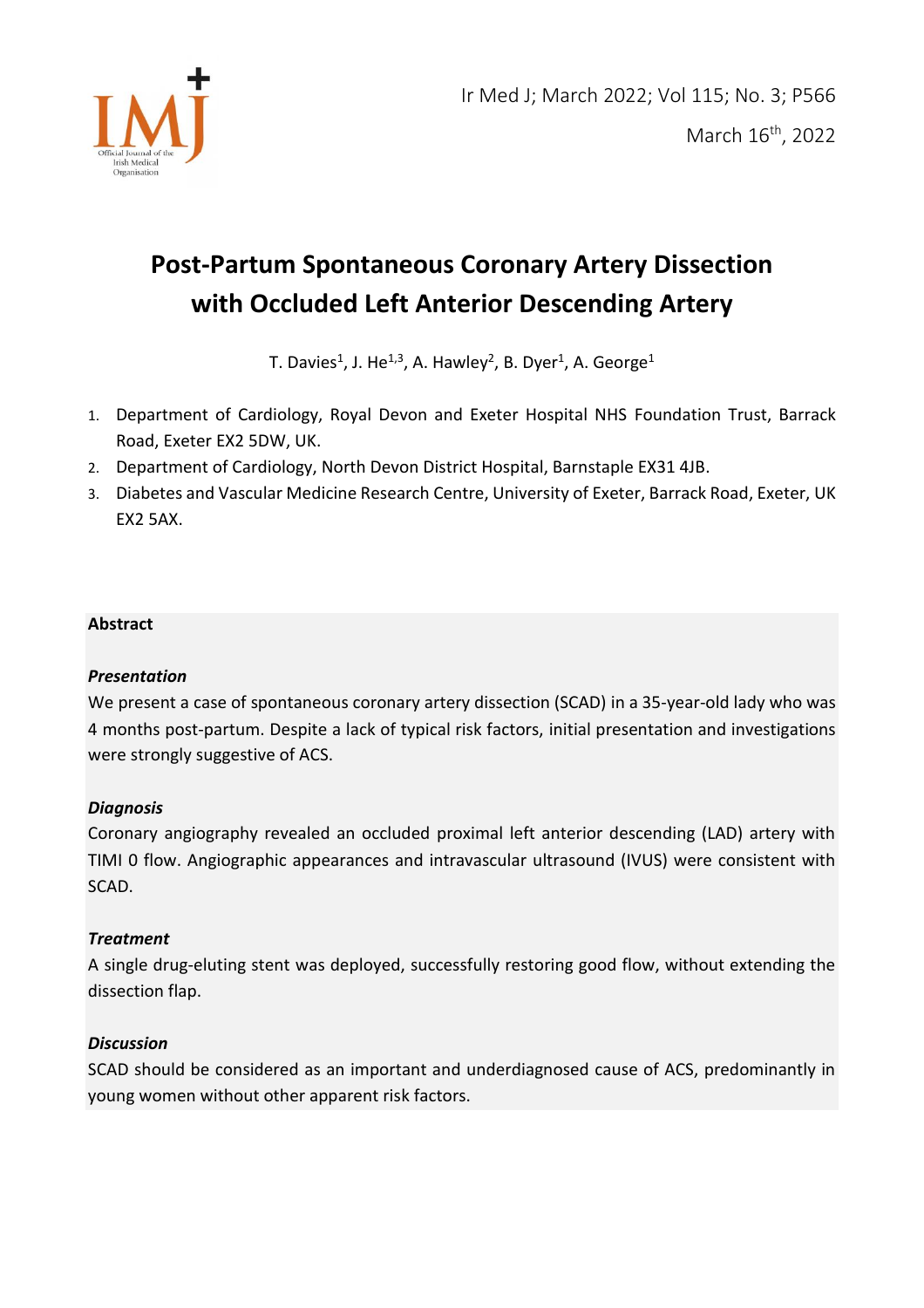#### **Introduction**

SCAD is the spontaneous development of a false lumen within the coronary arterial wall (most commonly in the tunica media). This can lead to compression of the true lumen, and even occlusion of the artery, as demonstrated in this case. Risk factors include sex (female), the peripartum period, connective tissue disorders, hormonal therapies, and stress. In addition to increased rates of major adverse cardiovascular events (MACE), spontaneous coronary artery dissection may lead to sudden cardiac death<sup>1</sup>. With the use of high sensitivity biomarkers and early coronary angiography in suspected ACS, recent large cohort studies suggest that SCAD is more common than previously thought<sup>2</sup>.

#### **Case Report**

A 35-year-old female who was 4 months post-partum presented with sudden onset, central chest pain at rest.

Her past medical history included previous abdominal surgery for bowel obstruction secondary to adhesions, and an ovarian haemorrhage. She was breastfeeding. She was taking the progesterone only pill and no other medication. Physical examination was unremarkable, and she was haemodynamically stable.

The initial ECG was unremarkable but she continued to have intermittent chest pain. ECGs were repeated, showing hyperacute T waves without ST-segment changes anteriorly. Initial high sensitivity troponins (Roche, Elecsys) were 57, 68, 44 ng/L (normal <14 ng/l). D-Dimer was <150 ng/mL (normal <500 ng/ml). Urgent trans-thoracic echocardiography (TTE) was performed showing moderate hypokinesia of the apex and apical segments, anterior, and anteroseptal wall. Simpson's biplane left ventricular ejection fraction was 43%.

Emergency coronary angiography demonstrated an occluded proximal LAD (Fig. 1). A high diagonal/intermediate vessel had an appearance suggestive of coronary dissection which had TIMI 3 flow and was therefore managed conservatively. The LAD was wired with a Sion Blue and the second diagonal branch (D2) with a BMW wire. Balloon dilatation using a 2.0x1.5 semi-compliant balloon was performed but did not restore flow. Since the exact mechanism of the vessel occlusion was not obvious at this point, Intravascular ultrasound (IVUS) was utilised, demonstrating changes consistent with SCAD in the mid LAD (fig. 2). Significant mismatch was noted between the LAD vessel size before and after the D2 bifurcation. A 3.5x16mm Synergy drug-eluting stent was hence deployed in the mid LAD, just before the origin of D2. This was then post dilated to 20atm with a 3.5x12mm non-compliant balloon, restoring TIMI 3 flow. Thrombus was noted at the LAD-D2 bifurcation and Tirofibran was given.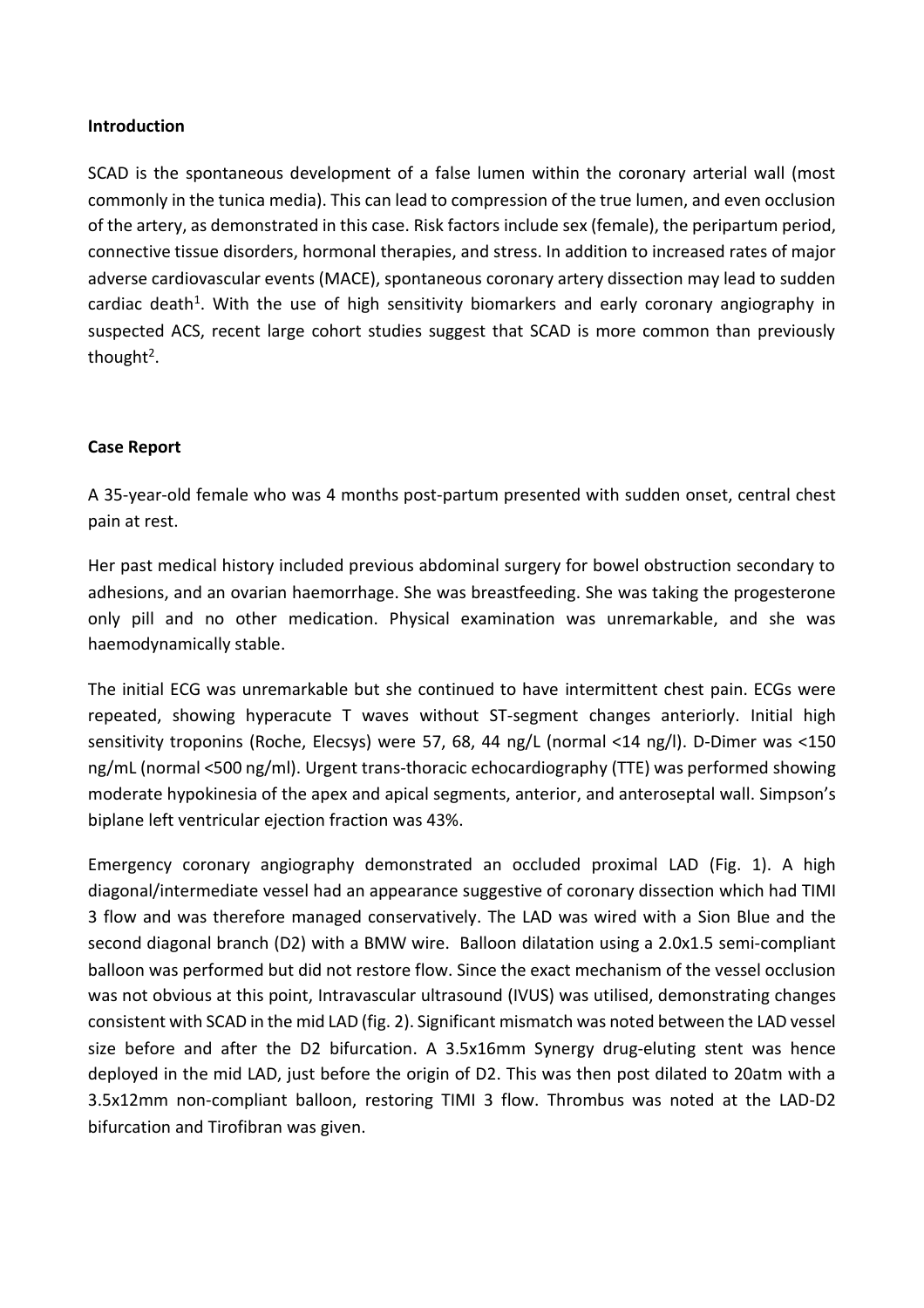

*Figure 1: (Occluded LAD)* 



*Figure 2: (IVUS, green arrow demonstrating true lumen, red arrow demonstrating false lumen)* 

The patient was transferred, pain-free, to the coronary care unit and later discussed at the "Heart Team" meeting, where ongoing optimal medical therapy was advised with interval TTEs. Further coronary angiography was felt to be high risk for further dissection and unlikely to influence management. A repeat TTE 6 months later showed normal left ventricular function with no regional wall motion abnormalities.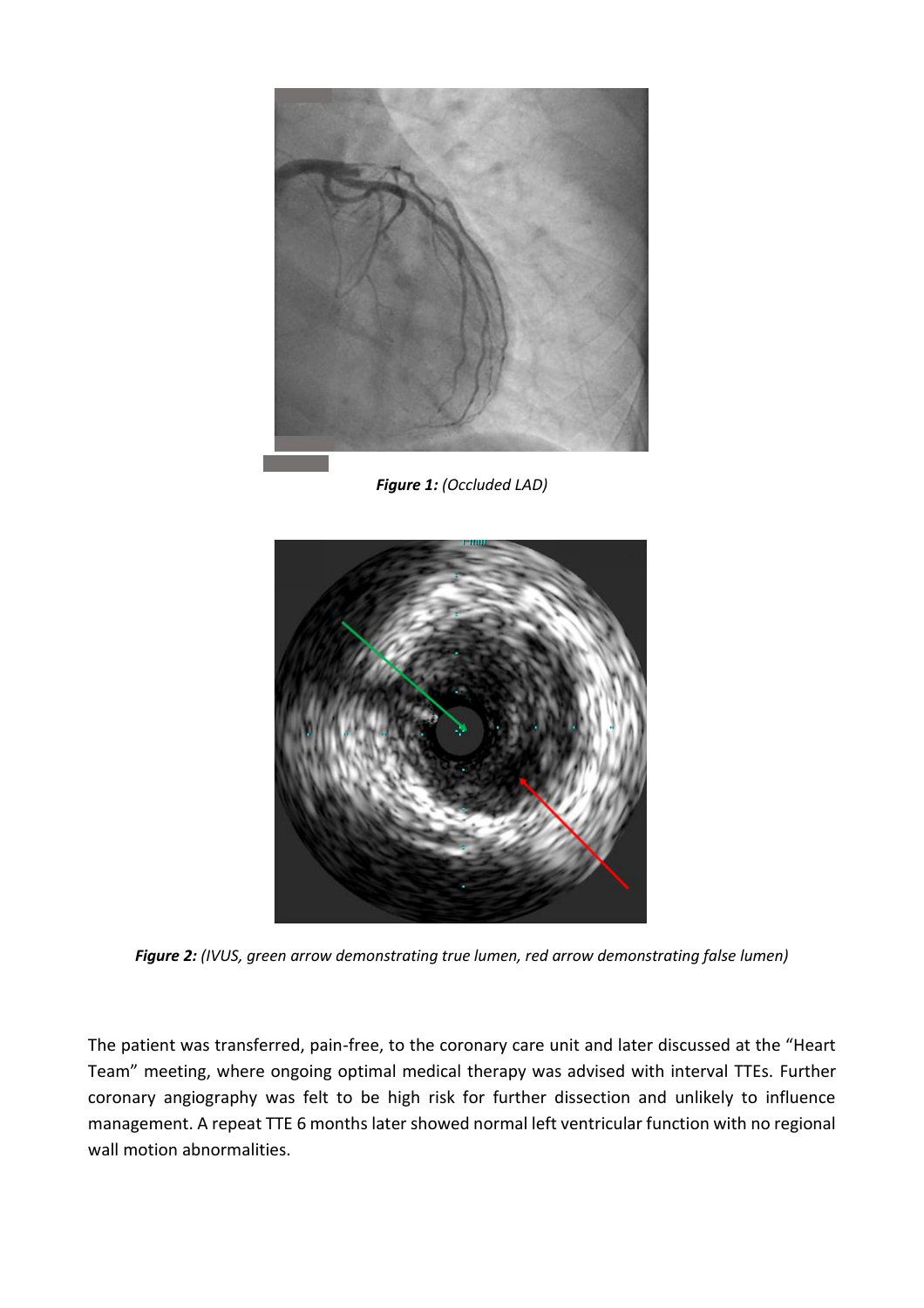#### **Discussion**

The mean age of patient's presenting with SCAD is 44-53 years and 73% of cases are seen in women. Pregnancy or post-partum SCAD accounts for around 10% of cases and typically occurs in the early postpartum period. However, 50% of post-partum acute coronary syndromes are reportedly due to SCAD<sup>1</sup>. It is thought hormonal changes and haemodynamic stress associated with pregnancy weaken the coronary artery wall<sup>3,4</sup>. A retrospective review found that pregnancy was associated with more acute presentations of SCAD and higher risk features such as ST elevation, impaired left ventricular function and left main or multivessel SCAD<sup>5</sup>.

The optimal management of SCAD remains uncertain. The European Society of Cardiology recommends conservative management unless there is haemodynamic instability or if the distal flow to the culprit coronary artery has been compromised<sup>1</sup>. There is an increased risk of coronary complications following percutaneous coronary intervention. If stenting is required, secondgeneration drug-eluting stents (DES) are advised.

There is an association between SCAD and fibromuscular dysplasia as well as other vascular abnormalities. The European Society of Cardiology therefore advises that SCAD-survivors undergo imaging of extra-coronary vascular beds to assess for arteriopathies<sup>1</sup>.

#### **Declaration of Conflicts of Interest:**

The Author(s) declare(s) that there is no conflict of interest.

### **Corresponding Author:**

Dr Timothy Davies Clinical Fellow in Cardiology Department of Cardiology Royal Devon and Exeter Hospital Foundation Trust Barrack Road Exeter EX2 5DW E-Mail[: timothy.davies2@nhs.net](mailto:timothy.davies2@nhs.net)

#### **References:**

- 1. Adlam D, Alfonso F, Maas A, Vrints C, Writing Committee, al-Hussaini A, et al. European Society of Cardiology, acute cardiovascular care association, SCAD study group: a position paper on spontaneous coronary artery dissection. Eur Heart J. 2018 Sep 21;39(36):3353–68.
- 2. Saw J, Starovoytov A, Humphries K, Sheth T, So D, Minhas K, et al. Canadian spontaneous coronary artery dissection cohort study: in-hospital and 30-day outcomes. Eur Heart J. 2019 Apr 14;40(15):1188–97.